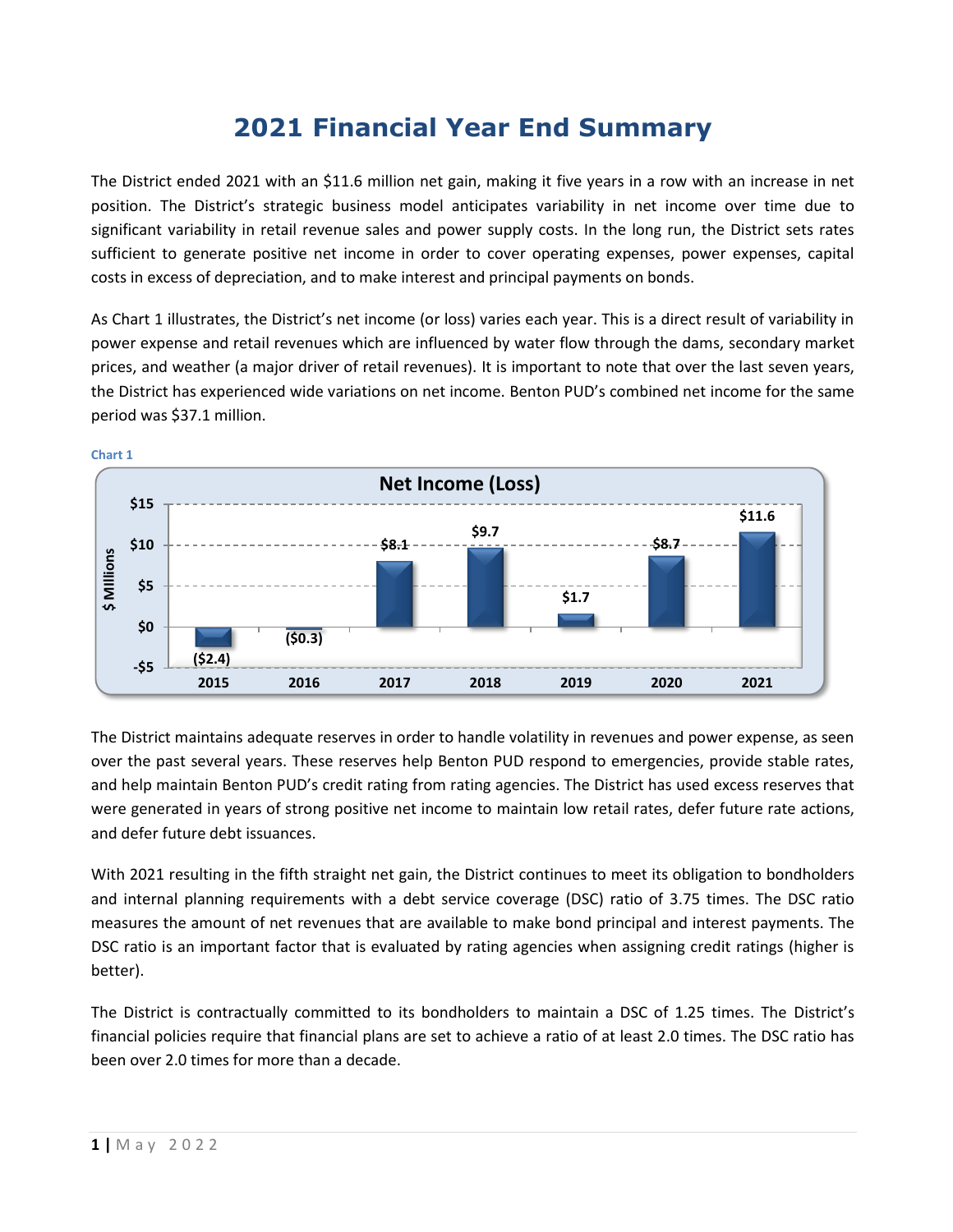The District last issued bonds in Fall 2020, by issuing \$23.5 million in bonds to finance capital expenditures and refinance higher interest rate debt. The bond issuance resulted in reduced total debt service payments of approximately \$48,000 and \$20 million available for capital expenditures.

In 2020, all three rating agencies affirmed the District's current bond ratings (AA- Fitch, A+ S&P, Aa3 Moody's) due to strong management, solid financial metrics, and moderate debt levels. There were no changes to the District's ratings in 2021.

The following sections provide a background on the key factors that contribute to variations in the District's net income (or loss).

## **Retail Revenues:**

Weather has a major influence on how much power customers use. This translates into how much revenue the District collects from its customers. The winter months of 2021 (January, February, and December) were on average about 2° warmer than the 5-year average resulting in retail revenues lower than budgeted for those months. The summer months of the year (June and July) were on average 6.1° warmer than the 5-year average resulting in much higher revenues than budgeted for those months and ultimately contributed to the District's retail sales revenues being up \$4.3 million from the 2021 original budget projection.

One measure of how temperature affects power usage is a metric known as degree days<sup>1</sup>. During 2021, heating degree days were 9% below the 5-year average. Cooling degree days in 2021 were 29% above the 5 year average. Variances in heating degree days influence energy consumption far more than variances in cooling degree days. As a result of variances in degree days, usage by the District's residential customers was below the average of the last ten years, as illustrated in Chart 2.

<sup>&</sup>lt;sup>1</sup> A "Degree day" is the difference between the actual average temperature for that day and 65° F. If it is warmer than 65°, "cooling" degree days will result. If it is cooler than 65°, "heating" degree days will result.

Each degree over or under 65° is considered a degree day. For example, if the average temperature on April 1 was 55° degrees, you subtract 55 from 65 to get 10 so that day had 10 heating degree days. By adding the degree days for all the days in a month, it provides a way to compare the months to see how much colder or warmer each month was. In the months with a larger number of heating degree days (or cooling degree days), customers will likely have a higher bill.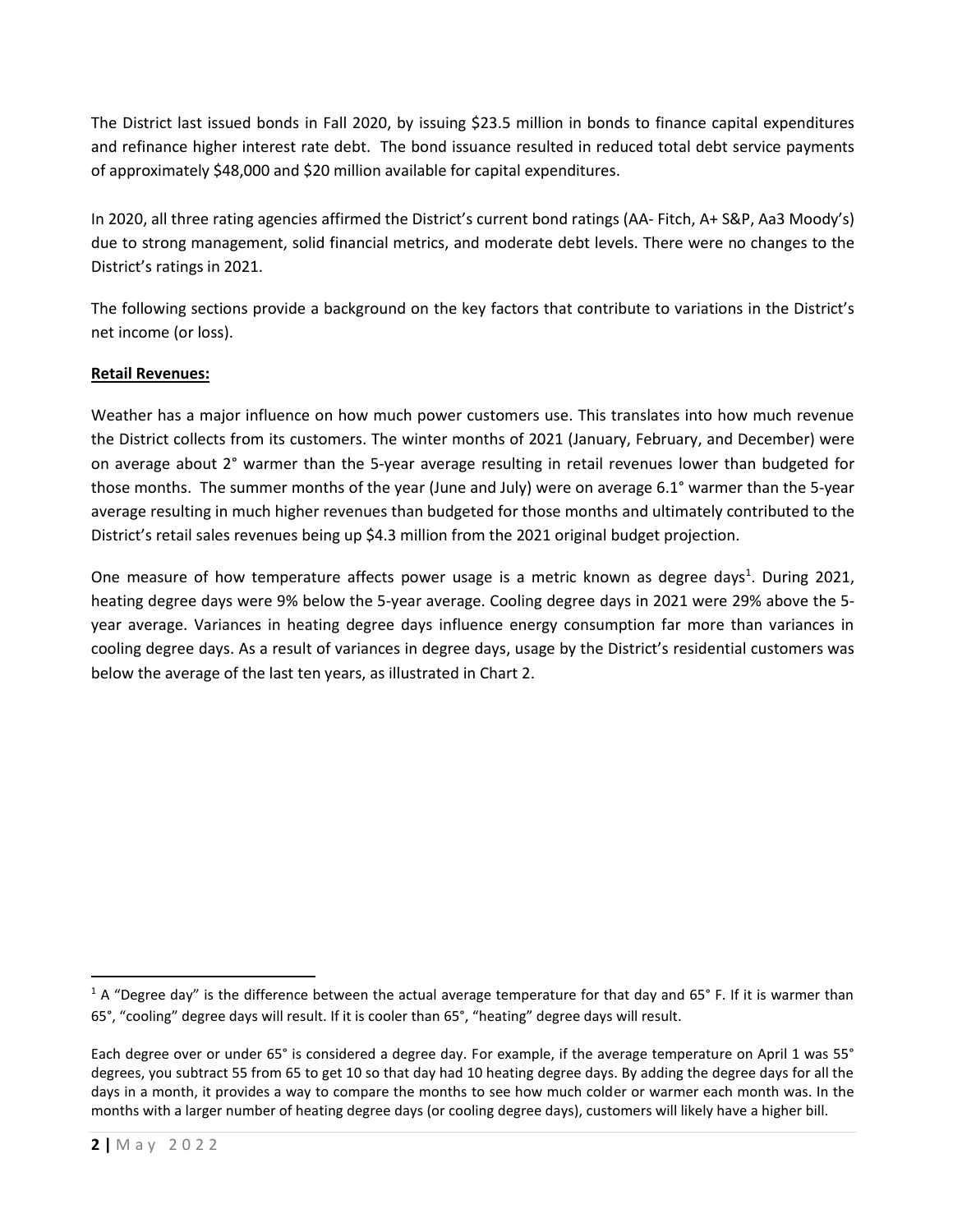

#### **Power Expense:**

The District uses net power expense, power supply expense less secondary market sales, as a means to measure overall financial performance related to power supply management. The District's net power supply expense increased by \$2.2 million (2.7%) in 2021 to \$83.6 million, primarily as a result of higher market prices, increased power purchases to manage daily loads, and hotter and drier summer conditions than normal.

#### *BPA Contracts*

Nearly 80% of the District's gross power is purchased from the Bonneville Power Administration (BPA). The District is a "Slice" customer of BPA and receives a percentage (or slice) of the total Federal Power System operated by BPA, which is largely made up of hydropower. Generally, the District receives more power than is used by its retail customers and sells the excess on the secondary market. Revenues from these "excess" secondary market sales are used to "buy down" customer rates. This is referred to as being "long on power." Hydropower output can be volatile and varies based on the amount of water that flows down the rivers. The District manages the risk associated with the high degree of variability in power costs by proactively hedging future projected needs and maintaining adequate financial reserves.

#### *Secondary Market Price*

Secondary market prices over the past 10 years have remained relatively level with the exception of this year. The average market price in 2021 was 110% above the 10-year price average of \$32/MWh. The last ten years of average market prices are illustrated by Chart 3.

Since the District is a net seller of power into the market, sales proceeds are used to partially offset power supply cost increases and ultimately help to buy down retail rates. In 2021, the average price the District received on the secondary market was \$67/MWh, a \$39 increase over the prior year. The higher average price as compared to 2020 was primarily due to low river water flow (82% of normal) which reduced generation and available resources, low annual precipitation (25% below normal), and an early start to a hot